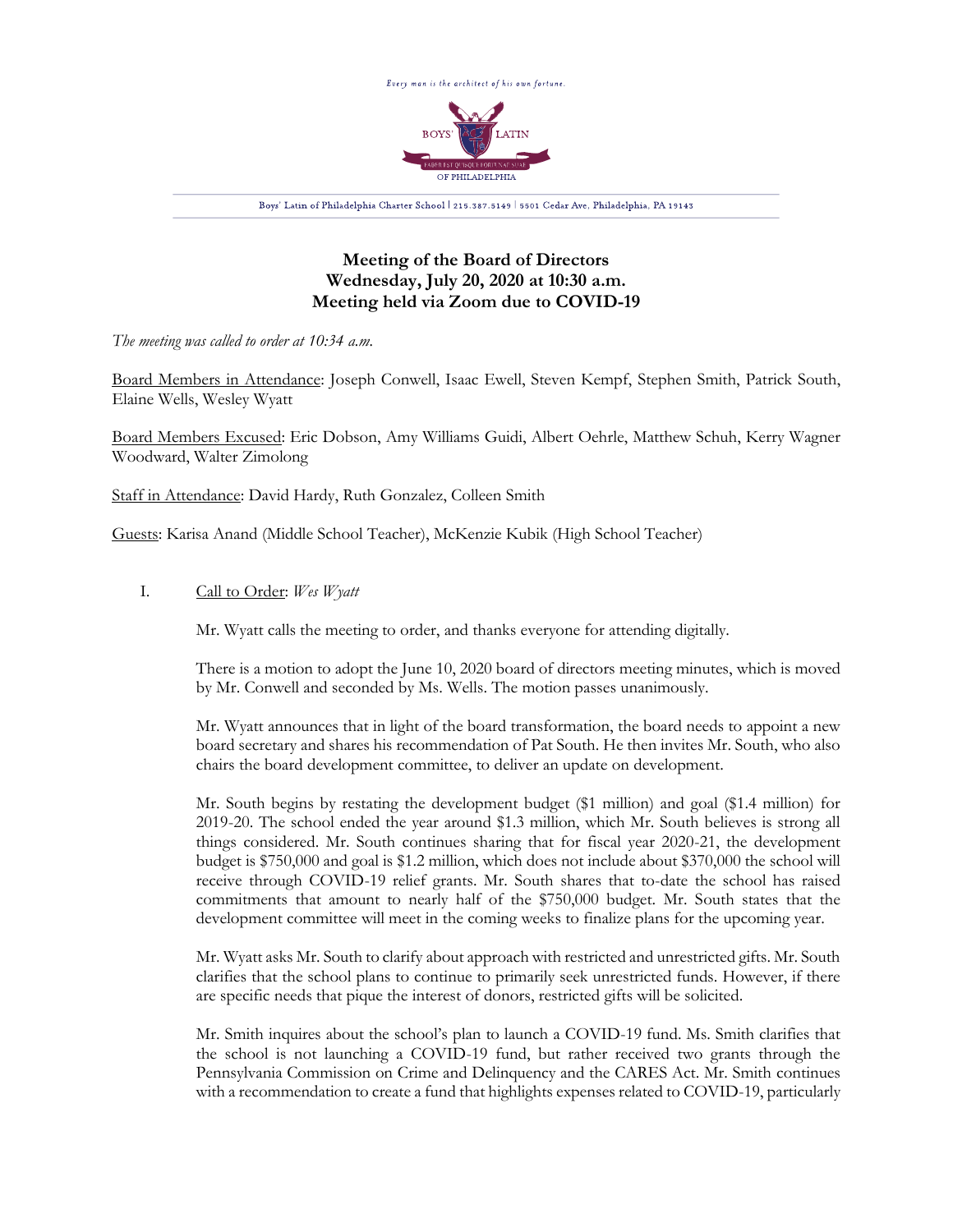in September when students return to school. Mr. South ends his report highlighting the importance of expanding the school's donor base. Mr. Wyatt thanks Mr. South for his report.

There is a motion to nominate Mr. South as Secretary to Boys' Latin's Board of Directors, which is moved by Mr. Wyatt and seconded by Mr. Kempf. The motion passes unanimously.

## II. Interim CEO Report: *David Hardy*

Mr. Hardy begins by stating that this is a challenging time, conducting a reorganization of the school in the middle of a pandemic, but that great progress is being made. He continues sharing a series of updates.

The school has hired an Interim High School Principal and High School Dean of Students and restructured its specialized services department, replacing the outgoing Director of Specialized Services with a coordinator at each school.

The school ran virtual summer programs, distributing over 100 Chromebook laptops to the 250 students in Freshman Summer Academy, Credit Recovery, and Extended School Year.

To proactively address expected enrollment shortfalls due to the pandemic, the school overenrolled in grades six and nine. Initial survey data shows that parents at Boys' Latin and other schools want students to learn online this fall, which will impact enrollment. The school will continue to leverage its waiting list. For 2021-22, the school will increase advertising and end its partnership with Apply Philly Charter. Mr. Hardy commends Ms. Janet Ortiz-Cosby, Director of Enrollment, for her efforts.

As first announced at the June board meeting, the school is launching a teaching residency to produce more black male educators in partnership with Drexel University, Cheyney University, and the Center for Black Educator Development. The inaugural class includes three teachers and 10 apprentices. The teaching fellows began their certification coursework at Drexel in June.

Mr. Hardy continues introducing the school's health and safety plan. He emphasizes the importance of having, at a minimum, a few weeks of in-person time with students to ensure they are well-prepared to use their laptops, online programs, and other hardware and software necessary for successful online learning. He commends Ruth Gonzalez, Director of Operations, and the entire pandemic committee for leading the school's planning efforts. Mr. Hardy finishes stating that the school will do the very best it can to create a safe and healthy learning environment.

Mr. South inquires about the measures the school is taking to determine students who need support with internet access. Mr. Hardy shares that the school is surveying parents, specifically about broadband internet access, and acquiring mobile hotspots to distribute as-needed.

Mr. Kempf asks if the teaching fellows and apprentices are alumni of the school. Mr. Hardy confirms that there will be 10 to 15 alumni working at the school in 2020-21. Mr. Hardy believes that between the fellowship, apprenticeship, and afterschool program to expose current students to the teaching profession, the school will successfully recruit more black males to the profession.

Mr. Hardy reminds the board of the search for a permanent CEO that needs to be launched at the next board meeting. He recommends the board seek candidates of diverse backgrounds.

Mr. Hardy shares that the school will contract with a curriculum consultant to conduct a full review of middle school and high school curricula and make recommendations on how to proceed.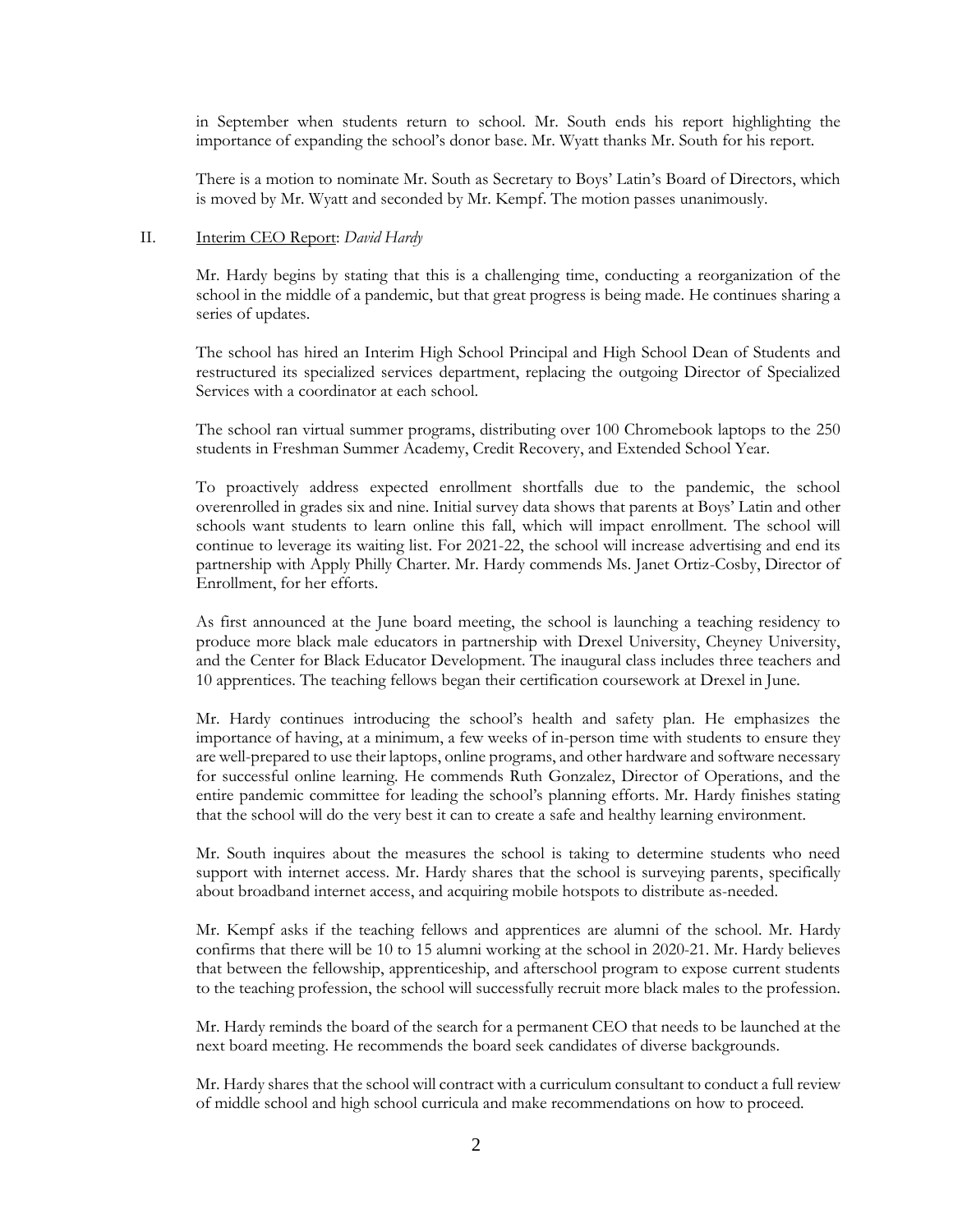Mr. Hardy states that the teachers will play a more significant role in the upcoming school year than in previous years. Mr. Hardy reviews current openings and recent hires.

Mr. Hardy concludes with an update about the Class of 2020 Commencement Ceremony scheduled for August 7, which is subject to change due to the evolving COVID-19 situation.

Mr. Hardy concludes his presentation.

## III. School Health and Safety Plan: *Ruth Gonzalez*

Ms. Gonzalez introduces the school health and safety plan, which was developed using the template provided by the Pennsylvania Department of Education (PDE). Boys' Latin proposed operating a blended model of in-person and distance learning in the 2020-21school year. Ms. Gonzalez reviews a summary of the plan, highlighting the stakeholders involved in the development of the plan as well as the plan priority, guiding principles, resources, and other key features. Ms. Smith communicates that the plan was built in a way that allows the school to be nimble and switch from a blended model to a full-distance model quickly.

Mr. South asks if the morning and afternoon students are grouped at random. Ms. Smith shares that where students live will be prioritized in the grouping process: students who live in the zip code areas closest to the school will be placed into the morning session and students who live farthest away from the school will be placed in the afternoon session to avoid rush hour related traffic. Mr. Hardy continues sharing that per the Department of Transportation Services, if Boys' Latin wishes to utilized district-provided transportation services, it must push the school start time back to 9:30 a.m. He continues, stating that his is not feasible so the school plans to opt out of district-provided transportation services. He believes the school will be able to find a solution.

Mr. Conwell asks how the school envisions providing transportation services. Mr. Hardy states that the school is reviewing each student's individualized education plan to determine their transportation needs. Ms. Smith states that as of right now this will impact about 20-30 students and that the district will continue to transport our students who attend private placement schools.

Ms. Gonzalez reviews next steps, including a survey that will be sent to parents and staff to seek their initial feedback. She continues stating that the school will accommodate students and staff with underlying conditions as well as those who wish to opt out of the in-person component. Ms. Smith states that if the board approves the plan today, the plan will be sent to parents and staff, displayed publicly on the school's website, and submitted to PDE and the District via the Charter Schools Office, as required.

Mr. Wyatt thanks everyone involved for their time and energy in developing the plan.

Mr. Conwell inquires about projected enrollment and expressed his support of the school's decision to withdraw from Apply Philly Charter. Mr. Hardy states that the school is currently wellpositioned from an enrollment perspective, but that volatility is expected. There is a discussion about enrollment trends at the school and across the state and the impact of cyber charter schools.

Mr. South inquires about the protocol for shutting down the school in the event of a confirm or suspected exposure. Ms. Smith confirms that if there are five positive cases at the school among students and staff, the entire school shuts down, and if there are more than four high school teachers and three middle school teachers who cannot participate in in-person instruction, for